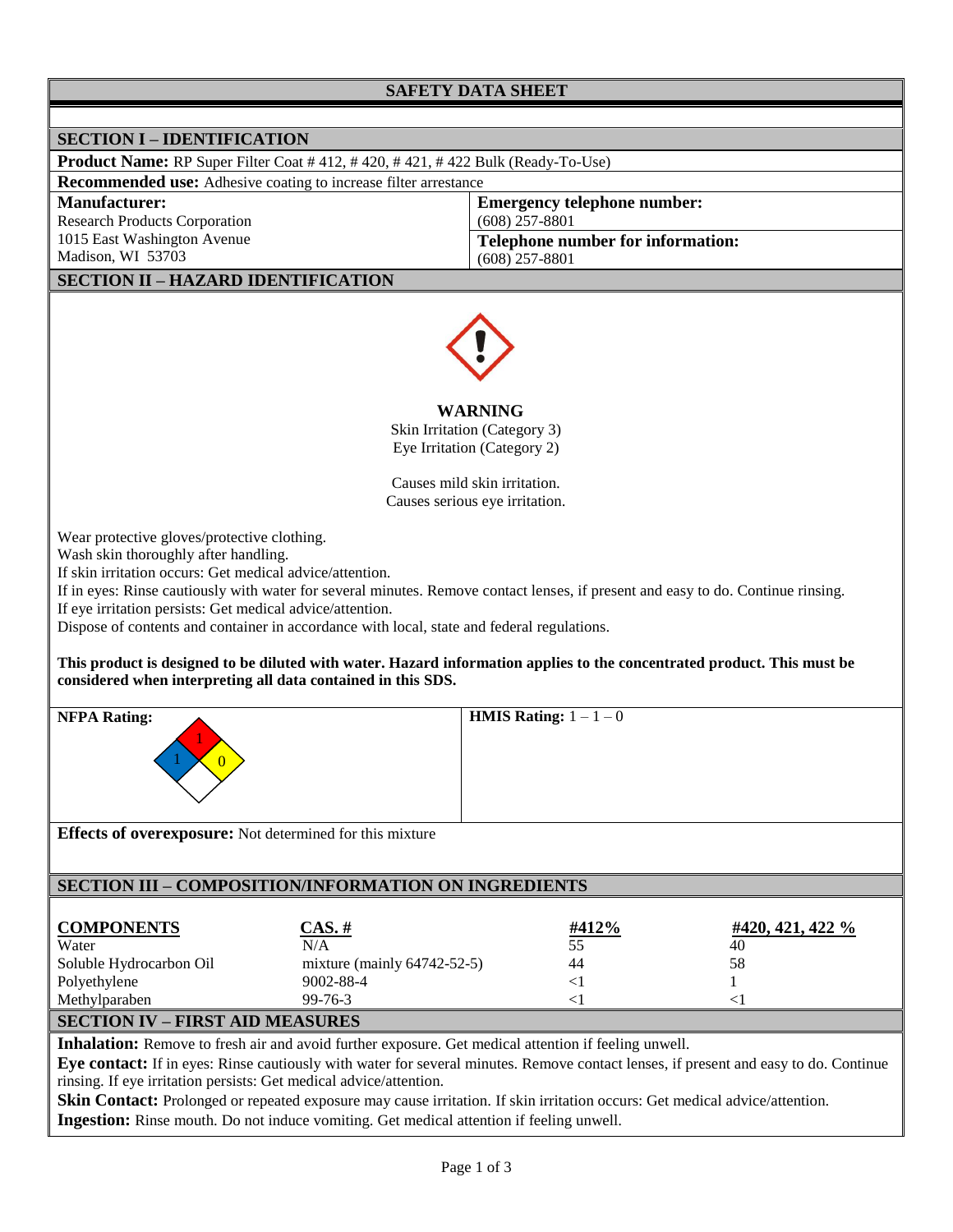| <b>SECTION V - FIRE-FIGHTING MEASURES</b>                                                                                                                                                                                                                                                                                                                                                                                                                                                                                                  |                                                                                   |          |                 |
|--------------------------------------------------------------------------------------------------------------------------------------------------------------------------------------------------------------------------------------------------------------------------------------------------------------------------------------------------------------------------------------------------------------------------------------------------------------------------------------------------------------------------------------------|-----------------------------------------------------------------------------------|----------|-----------------|
| Flashpoint (method used): Does not burn                                                                                                                                                                                                                                                                                                                                                                                                                                                                                                    | <b>Flammable limits: N/A</b>                                                      | LEL: N/A | <b>UEL: N/A</b> |
| <b>Extinguishing media:</b> Does not burn                                                                                                                                                                                                                                                                                                                                                                                                                                                                                                  |                                                                                   |          |                 |
| <b>Special Fire-fighting Procedures:</b><br>Burns as hydrocarbon oil if water is evaporated. Use class B fire extinguisher. Use air-supplied breathing equipment for enclosed areas.<br>water spray. Avoid breathing vapors and fumes.                                                                                                                                                                                                                                                                                                     |                                                                                   |          |                 |
| <b>Products of Combustion:</b>                                                                                                                                                                                                                                                                                                                                                                                                                                                                                                             |                                                                                   |          |                 |
| If water is evaporated, smoke, carbon monoxide, and sulfur oxides in the case of incomplete combustion.                                                                                                                                                                                                                                                                                                                                                                                                                                    |                                                                                   |          |                 |
| <b>SECTION VI - ACCIDENTAL RELEASE MEASURES</b>                                                                                                                                                                                                                                                                                                                                                                                                                                                                                            |                                                                                   |          |                 |
| Personal precautions: Wear suitable personal protective equipment (PPE).                                                                                                                                                                                                                                                                                                                                                                                                                                                                   |                                                                                   |          |                 |
| <b>Emergency Procedures:</b> Stop spill. Prevent entry in to waterways or sewers.                                                                                                                                                                                                                                                                                                                                                                                                                                                          |                                                                                   |          |                 |
| Methods of containment and cleanup: Absorb spill with suitable material. Place in a non-leaking container.                                                                                                                                                                                                                                                                                                                                                                                                                                 |                                                                                   |          |                 |
| <b>SECTION VII - HANDLING AND STORAGE</b>                                                                                                                                                                                                                                                                                                                                                                                                                                                                                                  |                                                                                   |          |                 |
| <b>Precautions for safe handling:</b><br>Handle in accordance with good industrial hygiene and safety practices.<br>Wear Personal Protective equipment. Avoid contact with eyes, skin and clothing. Provide sufficient ventilation.<br>Do not handle or store near heat, sparks, flame, or strong oxidants.<br><b>Conditions for safe storage:</b><br>Keep containers closed when not in use. Do not freeze or subject to high temperatures. Store at 60°F - 90°F.<br><b>Chemical incompatibilities:</b><br>Avoid strong oxidizing agents. |                                                                                   |          |                 |
| <b>SECTION VIII - EXPOSURE CONTROLS/ PERSONAL PROTECTION</b>                                                                                                                                                                                                                                                                                                                                                                                                                                                                               |                                                                                   |          |                 |
| <b>OSHA PEL: None</b>                                                                                                                                                                                                                                                                                                                                                                                                                                                                                                                      | <b>ACGIH TLV:</b> $5mg/m^3$                                                       |          |                 |
| <b>Appropriate Engineering Controls:</b><br>Normally not needed. Use in a well ventilated area. Use air supplied respiratory protection in confined or enclosed areas.<br><b>Personal protective equipment</b><br>Use goggles or face shield when eye contact may occur.<br>Precautions should be taken to avoid skin contact. Use chemical-resistant apron or other clothing if needed to avoid<br>prolonged skin contact.                                                                                                                |                                                                                   |          |                 |
| <b>SECTION IX - PHYSICAL AND CHEMICAL PROPERTIES</b>                                                                                                                                                                                                                                                                                                                                                                                                                                                                                       |                                                                                   |          |                 |
| Appearance: Amber colored liquid                                                                                                                                                                                                                                                                                                                                                                                                                                                                                                           | Odor: Bland odor                                                                  |          |                 |
| <b>Odor Threshold:</b> No information available.                                                                                                                                                                                                                                                                                                                                                                                                                                                                                           | pH, 5% dilution: 7.3                                                              |          |                 |
| Melting Point: No information available.                                                                                                                                                                                                                                                                                                                                                                                                                                                                                                   | Initial boiling point and boiling range: No information available.                |          |                 |
| Flash point: Does not burn.                                                                                                                                                                                                                                                                                                                                                                                                                                                                                                                | Evaporation rate: No information available.                                       |          |                 |
| Flammability (solid, gas): No information available.                                                                                                                                                                                                                                                                                                                                                                                                                                                                                       | <b>Upper/lower flammability or explosive limits:</b> No information<br>available. |          |                 |
| Vapor pressure: No information available.                                                                                                                                                                                                                                                                                                                                                                                                                                                                                                  | Vapor density: No information available.                                          |          |                 |
| Specific gravity: 0.97                                                                                                                                                                                                                                                                                                                                                                                                                                                                                                                     | <b>Solubility:</b> Completely water soluble.                                      |          |                 |
| Partition Coefficient: No information available.                                                                                                                                                                                                                                                                                                                                                                                                                                                                                           | Auto-ignition temperature: No information available.                              |          |                 |
| Decomposition temperature: No information available.                                                                                                                                                                                                                                                                                                                                                                                                                                                                                       | Viscosity: No information available.                                              |          |                 |
| <b>SECTION X - STABILITY AND REACTIVITY</b>                                                                                                                                                                                                                                                                                                                                                                                                                                                                                                |                                                                                   |          |                 |
| <b>Reactivity:</b> Stable at normal conditions.                                                                                                                                                                                                                                                                                                                                                                                                                                                                                            |                                                                                   |          |                 |
| <b>Chemical Stability:</b> Stable at normal conditions.                                                                                                                                                                                                                                                                                                                                                                                                                                                                                    |                                                                                   |          |                 |
| Possibility of hazardous reactions: No information available                                                                                                                                                                                                                                                                                                                                                                                                                                                                               |                                                                                   |          |                 |
| Conditions to avoid (e.g. static discharge, shock, vibration): Excessive heat, high energy sources of ignition.                                                                                                                                                                                                                                                                                                                                                                                                                            |                                                                                   |          |                 |
| Incompatible materials: Strong oxidizers. May contain alkanolamines, do not add nitrites.                                                                                                                                                                                                                                                                                                                                                                                                                                                  |                                                                                   |          |                 |
| Hazardous decomposition products: This material does not decompose at ambient temperatures.                                                                                                                                                                                                                                                                                                                                                                                                                                                |                                                                                   |          |                 |
| SECTION XI - TOXICOLOGICAL INFORMATION                                                                                                                                                                                                                                                                                                                                                                                                                                                                                                     |                                                                                   |          |                 |
| Symptoms of exposure: skin and eye irritation, ingestion may cause vomiting or diarrhea.                                                                                                                                                                                                                                                                                                                                                                                                                                                   |                                                                                   |          |                 |
| Carcinogenic effects: Not Considered Carcinogenic                                                                                                                                                                                                                                                                                                                                                                                                                                                                                          |                                                                                   |          |                 |